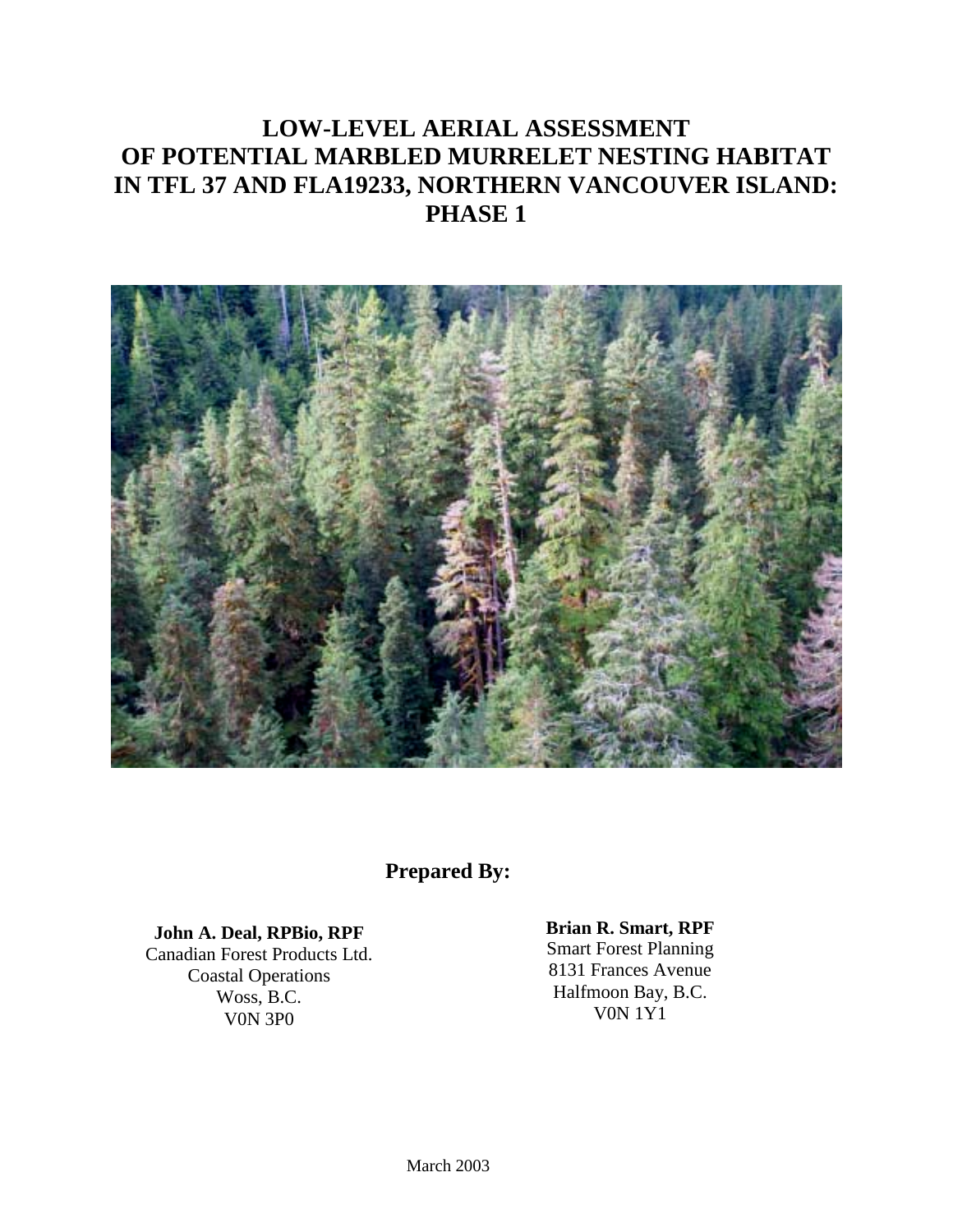

## **EXECUTIVE SUMMARY**

During October 2002, the first phase of a Marbled Murrelet (MAMU) nesting habitat identification project was initiated by Canfor within its' Englewood Operations on northern Vancouver Island. This phase focused on low-level aerial (helicopter) surveys to classify potential nesting habitat within (i) potential old growth management areas; (ii) Provincial Parks and Ecological Reserves within the Lower Nimpkish, Upper Nimpkish, Tsitika (land that was originally part of TFL 37), Artlish, and Tahsish Landscape Units; and (iii) areas of interest as defined by aerial photograph interpretation. Phase 2 of the project is proposed for 2003/2004 and involves classification of MAMU habitat potential on all unclassified mature and old growth stands within Canfor's Englewood Operations.

In 2002, a total of 59,190 ha were surveyed and classified into five categories of MAMU nesting quality ranging from 'Nil' to 'Very High'. Nearly 40% of the surveyed area was classified as having no potential as MAMU nesting habitat, much of this occurred at elevations above 800 m. Twenty-five percent of the area surveyed was classified as 'High' or 'Very High'. Provincial Parks and Ecological Reserves were found to consist of large tracts of 'Very High' and 'High' potential nesting habitat.

Generally, deer winter ranges along the Nimpkish River did not possess suitable MAMU habitat structure. The canopies were frequently more even and very few nesting platforms were observed. This may be explained by the natural disturbance history (more frequent wildfire), exposure to wind, high exposure to solar radiation, and/or lack of topographic shading. In general, deer winter ranges within subdrainages of the Nimpkish had low to moderate nesting potential on the lower slopes.

Elk winter ranges generally provided very good nesting habitat. They are commonly on gentle slopes where shading from adjacent crowns may influence mossy platform development. In addition, elk winter ranges are often found in moist riparian areas, which could influence the microclimate.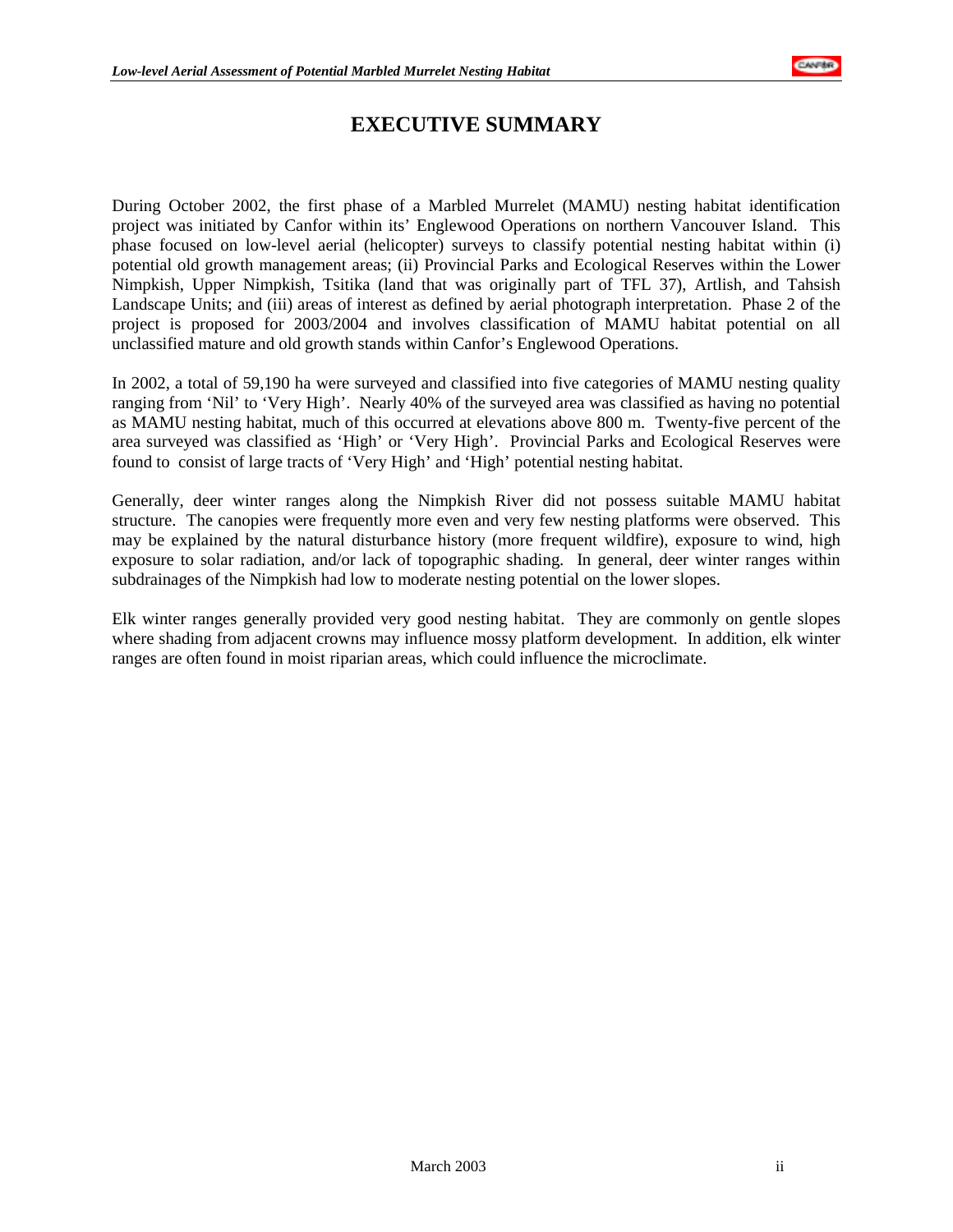.



## **ACKNOWLEDGEMENTS**

The authors would like to thank Ian McDougall, MSRM, for his advice, the aerial photograph review, help to organize flight plans, and navigation. We would also like to thank (i) Stewart Guy, MWLAP, for his support and input, (ii) Stephanie Haight for her review of this report.

The project was funded by: (i) Canadian Forest Products Ltd and (ii) the Forest Investment Account delivered through both Canadian Forest Products Ltd and MWLAP.

JAD BRS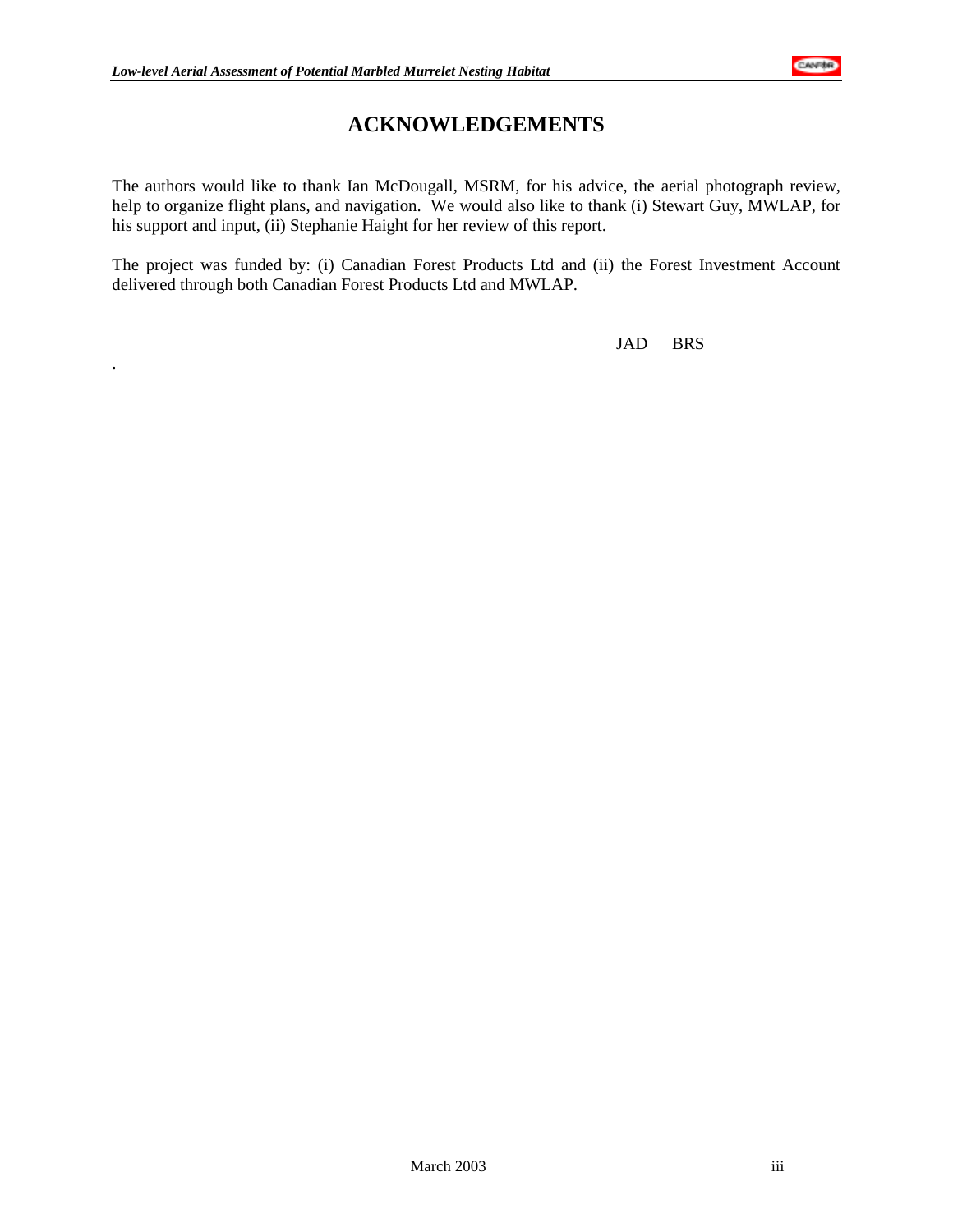

# **TABLE OF CONTENTS**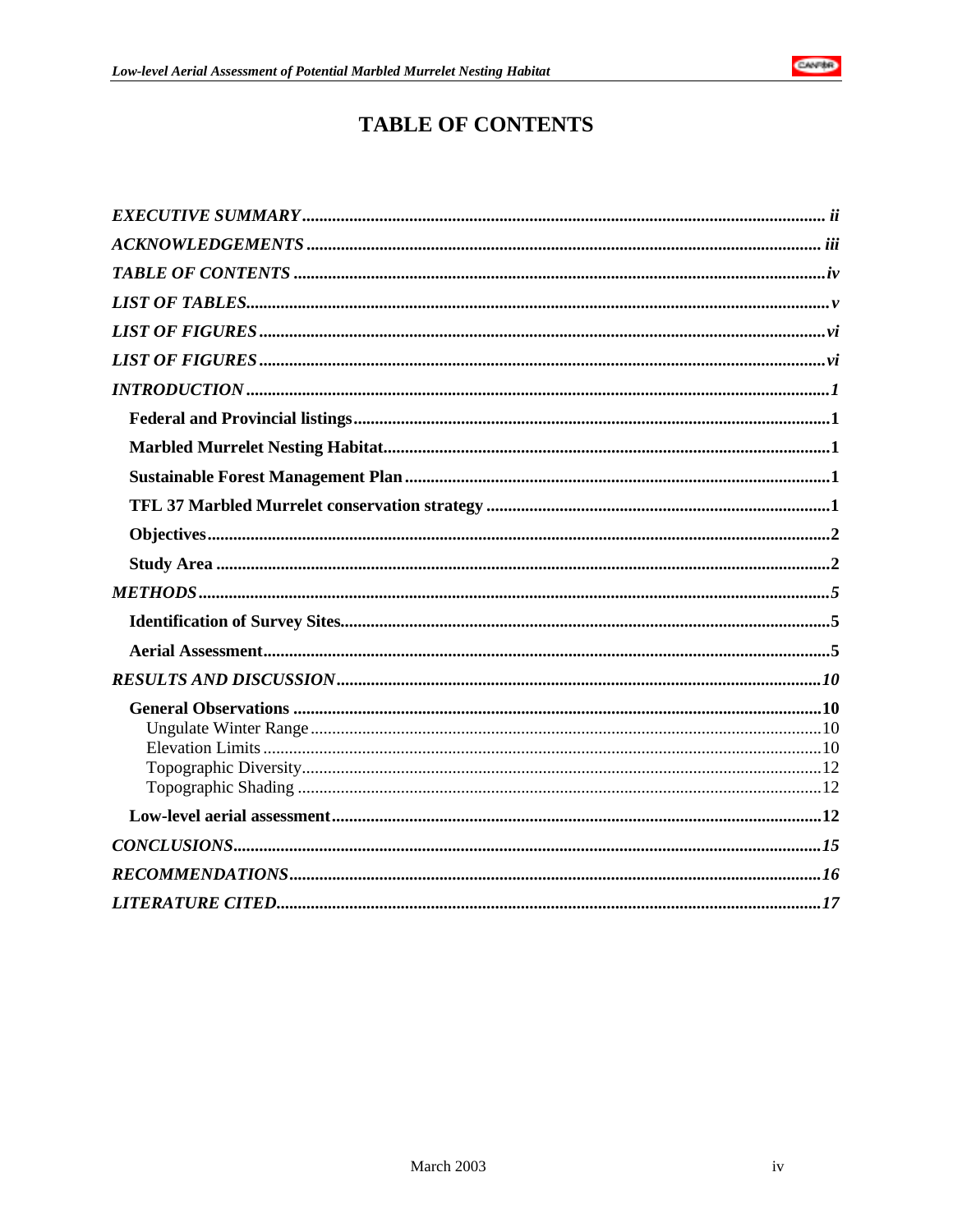

# **LIST OF TABLES**

| Table 3. Summary of Marbled Murrelet nesting habitat potential in ungulate (deer and elk) winter ranges |  |
|---------------------------------------------------------------------------------------------------------|--|
|                                                                                                         |  |
| Table 4. Percent of area surveyed for potential MAMU nesting habitat by biogeoclimatic ecosystem        |  |
|                                                                                                         |  |
| Table 5. Percent of area surveyed for potential MAMU nesting habitat by nesting habitat class           |  |
|                                                                                                         |  |
|                                                                                                         |  |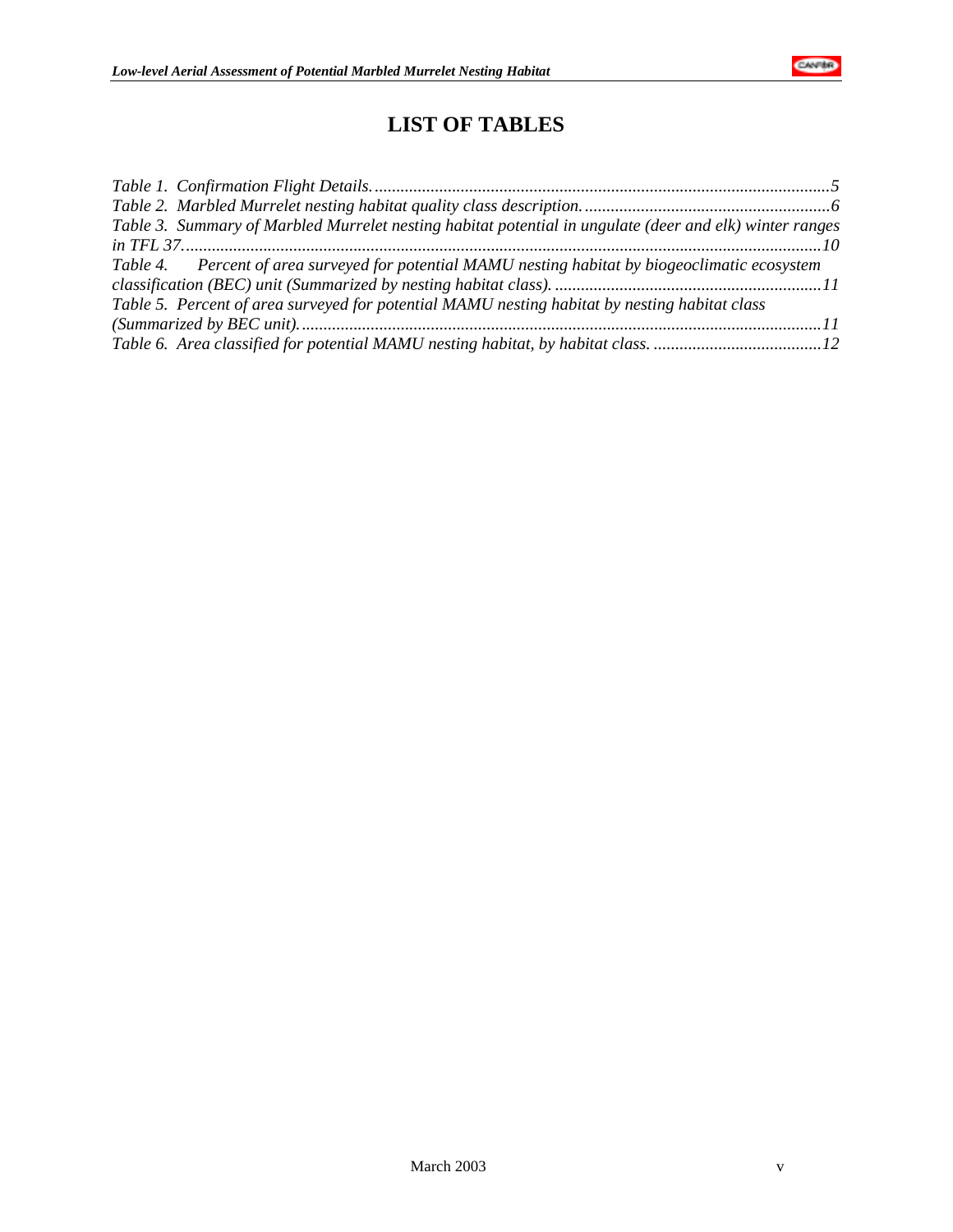

# **LIST OF FIGURES**

| Figure 7. Potential MAMU habitat, by habitat class, within surveyed areas within TFL 37, FLA19233, |  |
|----------------------------------------------------------------------------------------------------|--|
|                                                                                                    |  |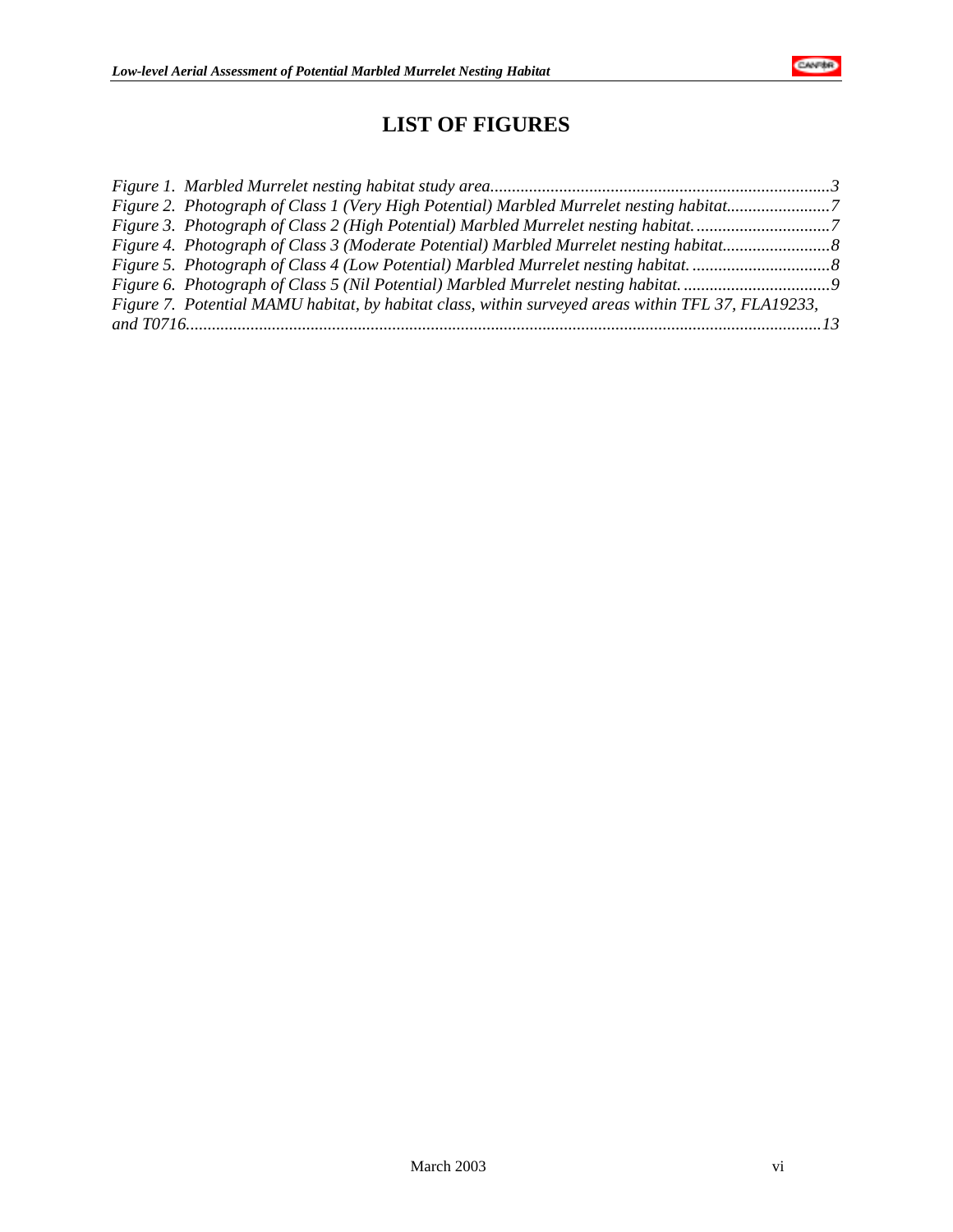

# **INTRODUCTION**

### **FEDERAL AND PROVINCIAL LISTINGS**

Marbled Murrelets (*Brachyramphus marmoratus*) are listed by the Committee on Status of Endangered Wildlife in Canada (COSEWIC) as *Threatened* (Rodway 1990), and are on British Columbia's provincial red list (Fraser et al. 1999). The species is also part of the province's Identified Wildlife Management Strategy (IWMS) established under the Forest Practices Code Act (BC Ministry of Environment, Land and Parks and BC Ministry of Forests 1999). IWMS mandates the creation of Wildlife Habitat Areas (WHAs) to preserve elements of biodiversity not otherwise addressed by the Forest Practices Code.

### **MARBLED MURRELET NESTING HABITAT**

Much of the conservation concern related to Marbled Murrelets is due to their unique nesting requirements: limbs in large conifers that support thick mats of moss and other epiphytes, or other soft substrates (Nelson 1997, Manley 1999). Within Tree Farm Licence (TFL) 37, this habitat is generally found in old growth forests below 900 m elevation. Younger, managed forests lack some preferred stand characteristics such as vertically complex canopies with many gaps (Bahn and Newsom 2002, Waterhouse et al. 2002). For a detailed review of Marbled Murrelet nesting ecology, see Burger (2002) and Marbled Murrelet Recovery Team (2003).

### **SUSTAINABLE FOREST MANAGEMENT PLAN**

In 2000, Canfor's Englewood Operations received sustainable forest management certification through an independent audit to the CAN/CSA-Z809-96 (Canadian Standards Association 1996) standard. The standard required a sustainable forest management plan (SFMP) to be developed through the input of a public advisory group. The Nimpkish Woodlands Advisory Committee (NWAC), Canfor's public advisory group for TFL 37, identified Marbled Murrelet nesting habitat as an indicator of sustainable forest management. The following objective was developed:

*Maintain >10% of the original suitable marbled murrelet habitat by LU. Develop strategy by December 2004*. (Deal and Manning 2002).

### **TFL 37 MARBLED MURRELET CONSERVATION STRATEGY**

In 2002, Canfor initiated a Marbled Murrelet nesting habitat management strategy to meet the SFMP objective. The strategy, once complete, will be built within an adaptive management framework due to uncertainty around management of marbled murrelet nesting habitat. The strategy will be comprised of 6 main components: problem assessment, experimental design, implementation, monitoring, evaluation and adjustment of practices. The experimental design will involve designating conservation areas for nesting Marbled Murrelets. In order to determine the best location for conservation areas, a number of factors need to be considered: GIS nesting habitat model, habitat plots and transects, aerial photograph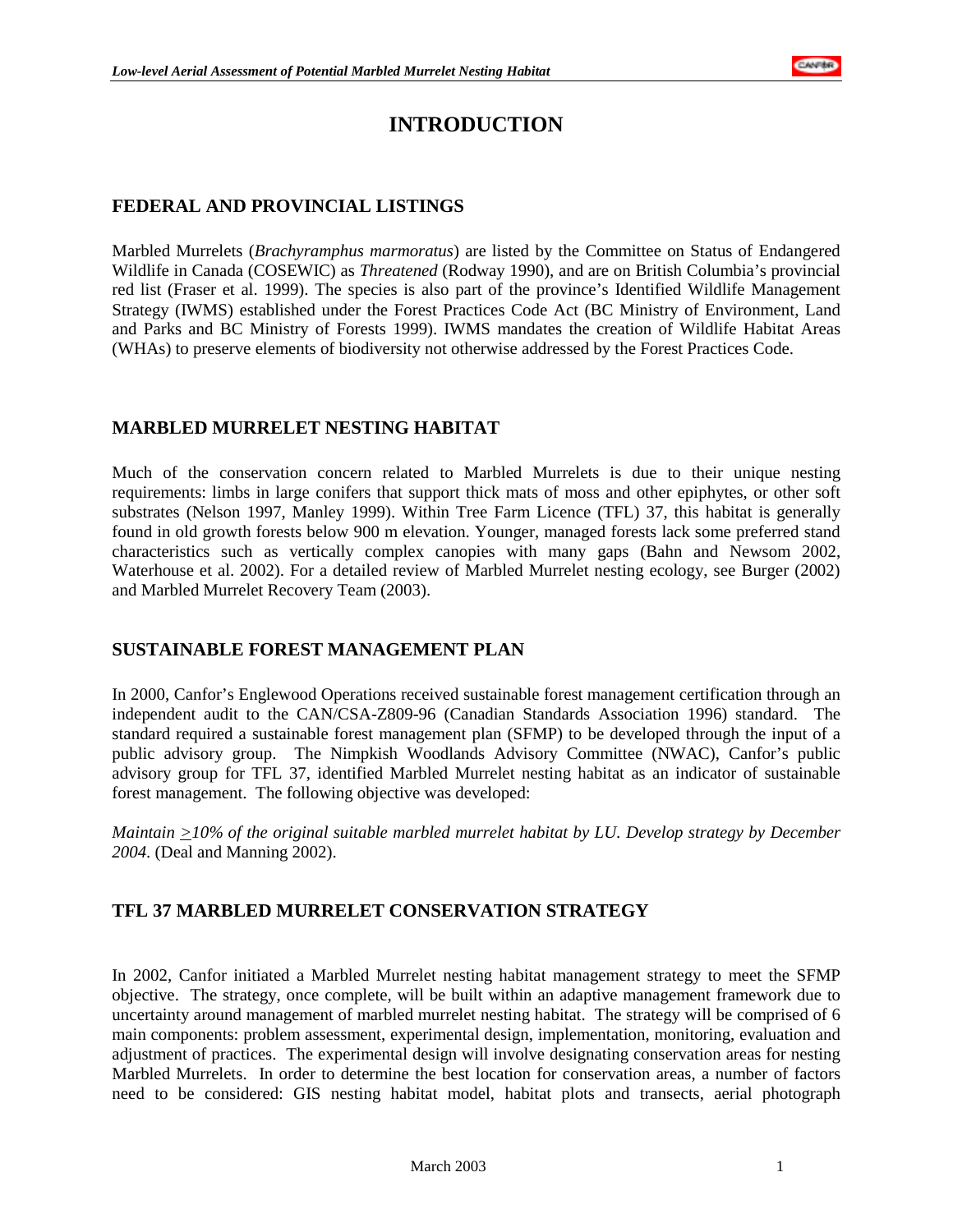interpretation, low-level helicopter reconnaissance surveys; dawn audio-visual data; radar data, topographic complexity, tree canopy complexity, patch size, edge effects, and impact on forest asset. This project is designed to provide low-level helicopter reconnaissance data to complement data that has been collected on TFL 37 since 1991 to ensure best placement of conservation areas.

#### **OBJECTIVES**

Due to multiple species at risk funding priorities, the project was split into 2 phases. Phase 1 surveyed Canfor's high priority sites that included potential old growth management areas, Provincial Parks, Ecological Reserves, and areas of interested within the timber harvesting landbase. Phase 2 will survey the remaining old growth within Canfor's Englewood Operating Area to identify all potential MAMU nesting habitat for long-term planning purposes.

The objectives of this Phase 1 were to:

- i. Identify and rank the quality of suitable Marbled Murrelet (MAMU) habitat within selected areas of Canfor's TFL 37, FLA19233 and TL T0716, and to
- ii. Identify and rank the quality of suitable MAMU habitat within the Provincial Parks and Ecological Reserves that are within and adjacent to Canfor's Operations,

#### **STUDY AREA**

The nesting habitat inventory was conducted in selected areas throughout TFL 37, Forest Licence (FL) A19233, and Timber Licence T0716. These licences are managed by Canadian Forest Products Limited (Canfor), Coastal Operations - Englewood (**Figure 1**). The 189,000 ha TFL is located on northern Vancouver Island, near Woss, British Columbia at 50°13'N, 126°36'W. The 25,000 ha Atluck Licences (FLA19233 and T0716) are located west of TFL 37 in the Artlish and Tahsish Landscape Units. Forest harvesting has occurred in the valley since 1908 and Canfor presently harvests approximately 1.068 million m<sup>3</sup>/year on the TFL (approximately 0.8% of the productive forest land base/year) and 107,000 m<sup>3</sup>/year on FLA19233.

The Nimpkish Valley is within the Coast and Mountains ecoprovince, Western Vancouver ecoregion and the Northern Island Mountain ecosection of B.C. Wide valleys and mountains in the northern portion of Vancouver Island characterize the area. Forest harvesting over large portions of the ecoprovince has resulted in changes to natural habitat conditions (Campbell *et al*. 1990). Topography and landforms of the valley are typical of the insular mountains physiographic system and elevations range from sea level to approximately 1,800 m. The terrain is characterized by dense coniferous forests on rolling uplands and steep and rugged mountain slopes, often with exposed bedrock (Pojar et al. 1991a). The Nimpkish Valley is found within Coastal Western Hemlock (CWH) and Mountain Hemlock (MH) biogeoclimatic ecosystem classification (BEC) zones. The CWH occurs at low to middle elevations along the entire British Columbia coast (Pojar et al. 1991a). Low elevations are dominated by coniferous forests composed of western hemlock (*Tsuga heterophylla*) and Douglas-fir (*Pseudotsuga menziesii*), especially in the drier variants (Campbell et al. 1990). Other trees include western redcedar (*Thuja plicata*) shore pine (*Pinus contorta* var. *contorta*), western white pine (*Pinus monticola*), yellow-cedar (*Chamaecyparis nootkatensis*) and red alder (*Alnus rubra*). Woody shrubs that include blueberries and huckleberries (*Vaccinium* spp.), and salal (*Gaultheria shallon*) dominate the understory. Subzones and variants found along an elevational gradient in the Nimpkish Valley includes (i) very dry maritime coastal western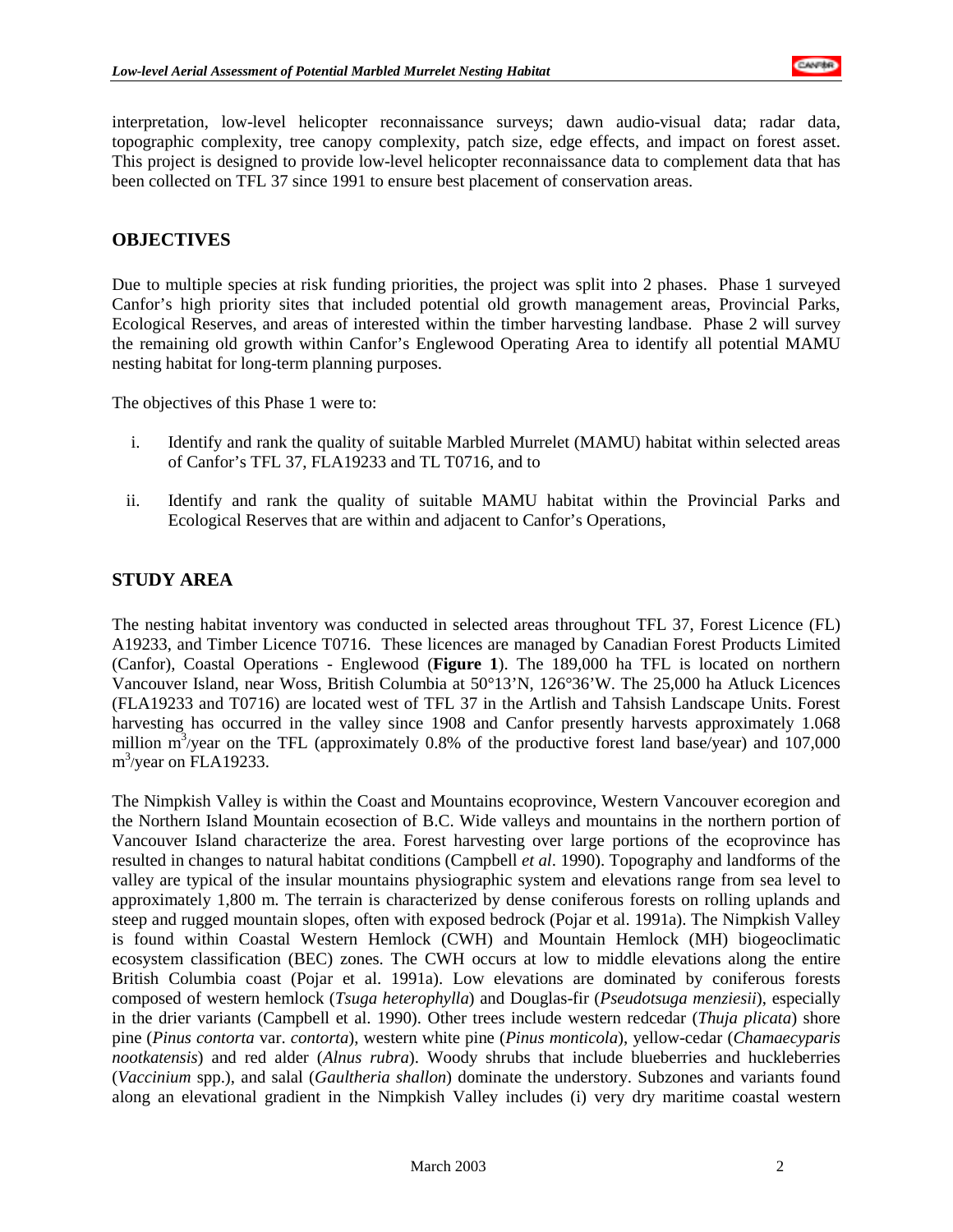

hemlock subzone (CWHxm) at lower elevations, (ii) submontane very wet maritime coastal western hemlock variant subzone (CWHvm1) above the CWHxm to approximately 600 m, and (iii) the montane very wet maritime coastal western hemlock variant (CWHvm2) from approximately 450 to 800 m elevation. The windward moist maritime mountain hemlock variant (MHmm1) occurs between 800–1000 m (Green and Klinka 1994).



**Figure 1.** Marbled Murrelet nesting habitat study area.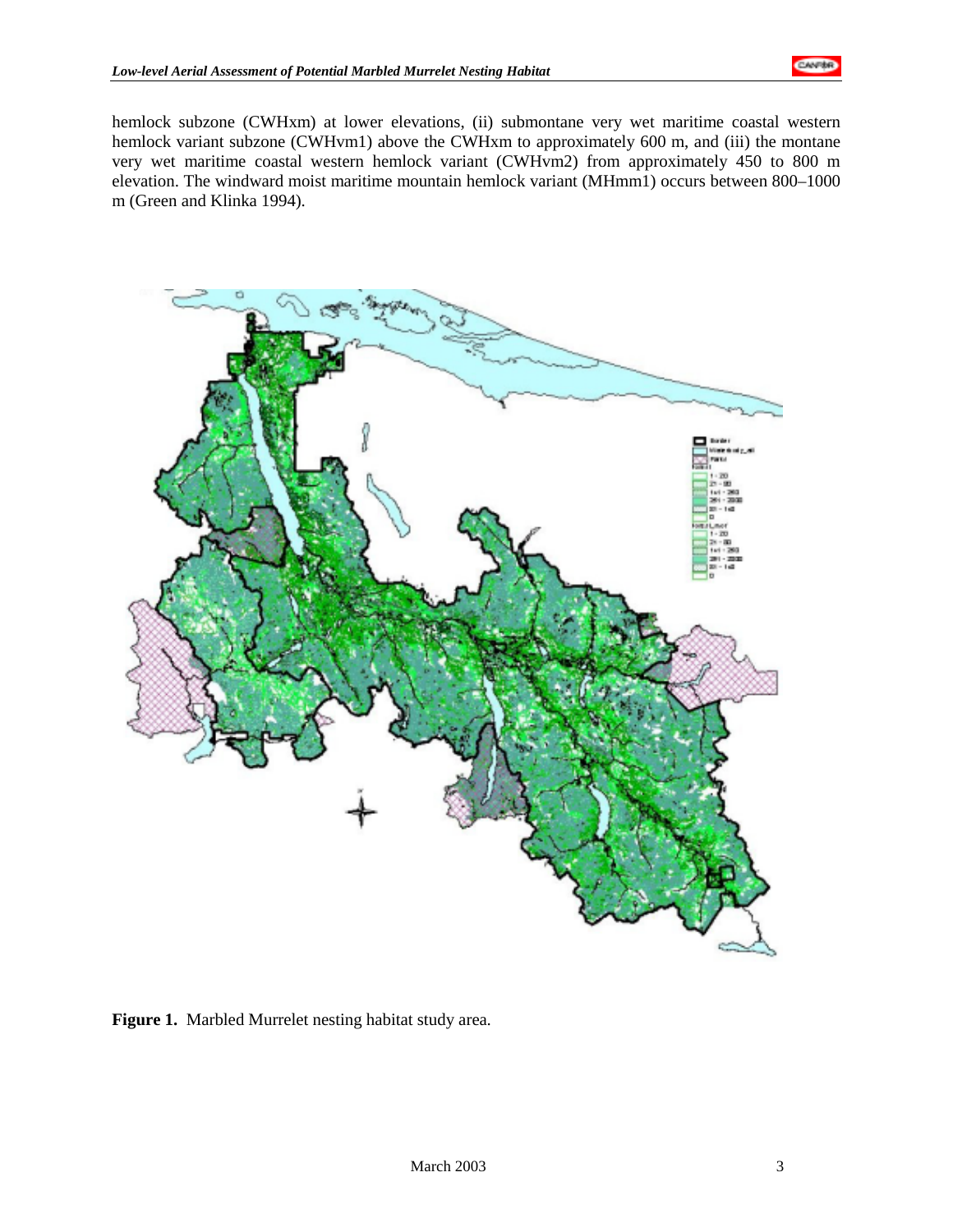

The Mountain Hemlock zone represents the subalpine of the coastal mountains. The winter snowpack is slow to melt resulting in a short growing season (Pojar *et al*. 1991b). Mountain hemlock (*Tsuga mertensiana*), amabilis fir (*Abies amabilis*) and yellow-cedar (*Chamaecyparis nootkatensis*) are predominant trees, while ericaceous shrubs dominate the understory (Pojar *et al*. 1991b).

Old growth forests of the Nimpkish Valley are typically uneven-aged or multiple-aged forests. They experience rare to infrequent stand-initiating events that generally occur at 250-year intervals in the CWH and 350 years in the MH zones (BC Ministry of Environment and BC Forest Service 1995). Natural regeneration usually occurs in gaps created by the death of individual or small patches of trees. The infrequent disturbance pattern has left a landscape of irregular edges with small openings created by high winds, fire, avalanches and landslides. A large natural opening in this forest type can exceed 250 ha (BC Ministry of Environment and BC Forest Service 1995).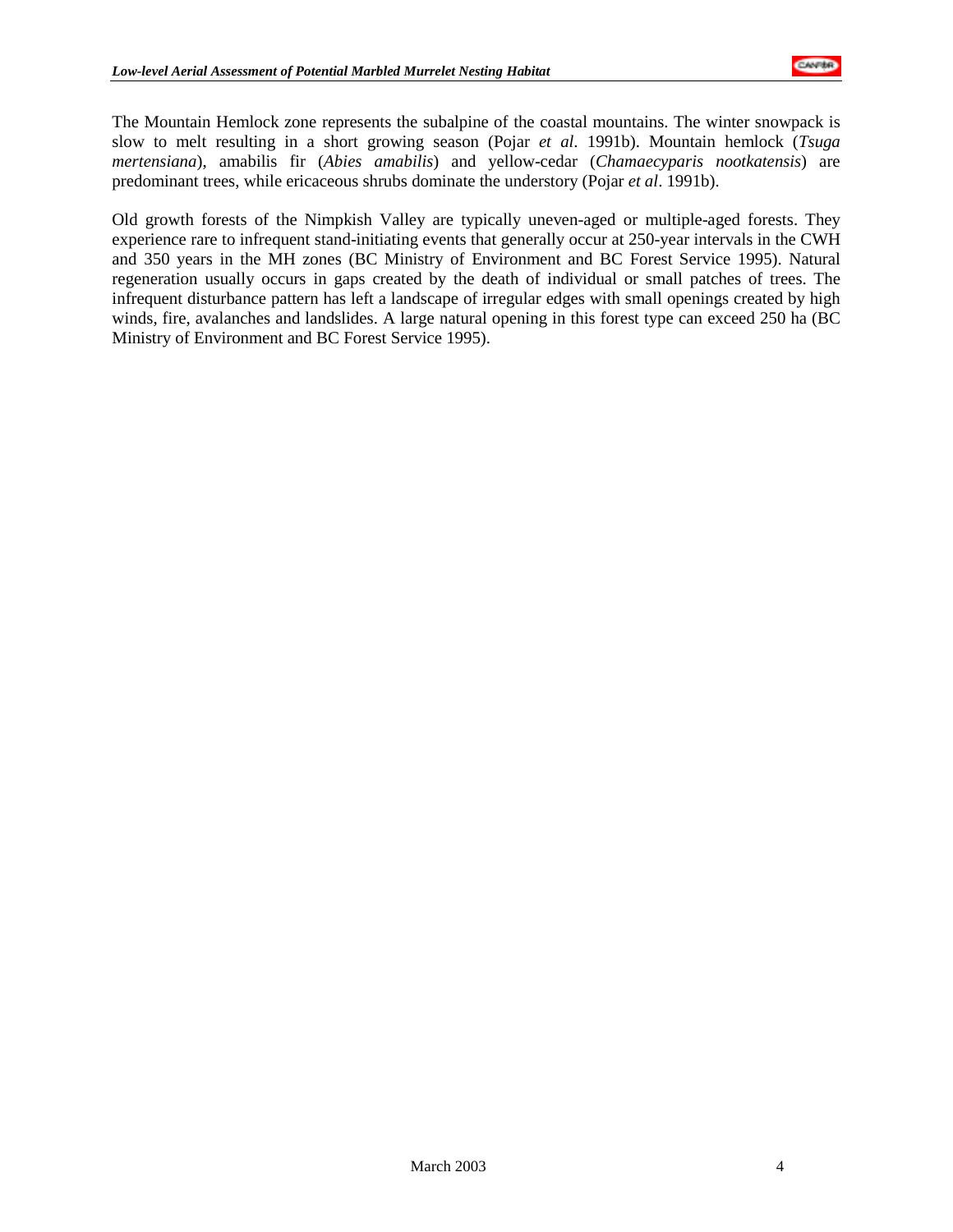

# **METHODS**

### **IDENTIFICATION OF SURVEY AREAS**

Canfor and the Ministry of Sustainable Resource Management, as part of the Old Growth Management Strategy for Canfor's Licences, identified potential survey areas, totalling 61,284 ha. Individual areas ranged in size from 2 ha to 10,000 ha. Selection was based on whether the area was a potential OGMA, Park or Ecological Reserve, or if the aerial photograph interpretation indicated appropriate topographic and/or tree canopy complexity.

#### **AERIAL ASSESSMENT**

In preparation for the assessment, 11" X 17" maps, with the 1993 orthophotograph as the background, were prepared for each area to be surveyed. A daily flight plan, based on Canfor's operating areas, was prepared to maximize survey effort. Assessments were conducted during October 2002. Details of the flights are presented in **Table 1**.

| <b>Flight Date</b>              | <b>Surveyors</b>    | <b>Aircraft Used*</b>        | <b>Areas Surveyed</b>                                        |
|---------------------------------|---------------------|------------------------------|--------------------------------------------------------------|
| Oct $1 \, 1^{\text{st}}$ flight | <b>B.Smart</b>      | WCH A-Star BA                | Mainly blasting areas in Upper<br>Nimpkish,                  |
|                                 | J. Deal             |                              |                                                              |
| Oct $12^{nd}$ flight            | <b>B.Smart</b>      |                              | WCH A-Star BA Woss Lake, Gold Creek, Tsitika                 |
|                                 | I. MacDougall       |                              |                                                              |
| Oct-03                          | <b>B.Smart</b>      | WCH A-Star BA Upper Nimpkish |                                                              |
|                                 | I. MacDougall       |                              |                                                              |
| $Oct-04$                        | <b>B.Smart</b>      |                              | WCH A-Star BA Vernon Lake and South                          |
|                                 | <b>I</b> MacDougall |                              |                                                              |
| $Oct-07$                        | <b>B.Smart</b>      | <b>WCH 206B JR</b>           | Wolf, Atluck Lakes,                                          |
|                                 | S. Ellis            |                              | Artlish FL                                                   |
| Oct-08                          | <b>B.Smart</b>      | <b>WCH 206B JR</b>           | Kaipit, Cannon, Markesun, Eve,<br>Nimpkish-Steel.            |
| $Oct-09$                        | <b>B.Smart</b>      | <b>WCH 206B JR</b>           | Atluck                                                       |
| $Oct-10$                        | <b>B.Smart</b>      | <b>WCH 206B JR</b>           | Nimpkish West, Beaver Cove                                   |
| $Oct-11$                        | <b>B.Smart</b>      | <b>WCH 206B JR</b>           | Beaver Cove, Nimpkish WestW                                  |
| $Oct-30$                        | <b>B.Smart</b>      | <b>VIH 206B JR</b>           | Upper Tahsish FL and TL                                      |
| Oct 31 $1st$ flight             | <b>B.Smart</b>      | <b>VIH 206B JR</b>           | Ground plots                                                 |
|                                 | J. Deal             |                              | Missed areas                                                 |
| Oct 31 $2nd$ flight             | <b>B.Smart</b>      | <b>VIH 206B JR</b>           | <b>Ground plots</b> in Upper Nimpkish,<br>Tashish/Kwois Park |
| $Nov-01$                        | <b>B.Smart</b>      | <b>VIH 206B JR</b>           | <b>Ground Plots</b> in Lower Nimpkish                        |

**Table 1.** Confirmation Flight Details.

\*WCH: West Coast Helicopters, VIH: Vancouver Island Helicopters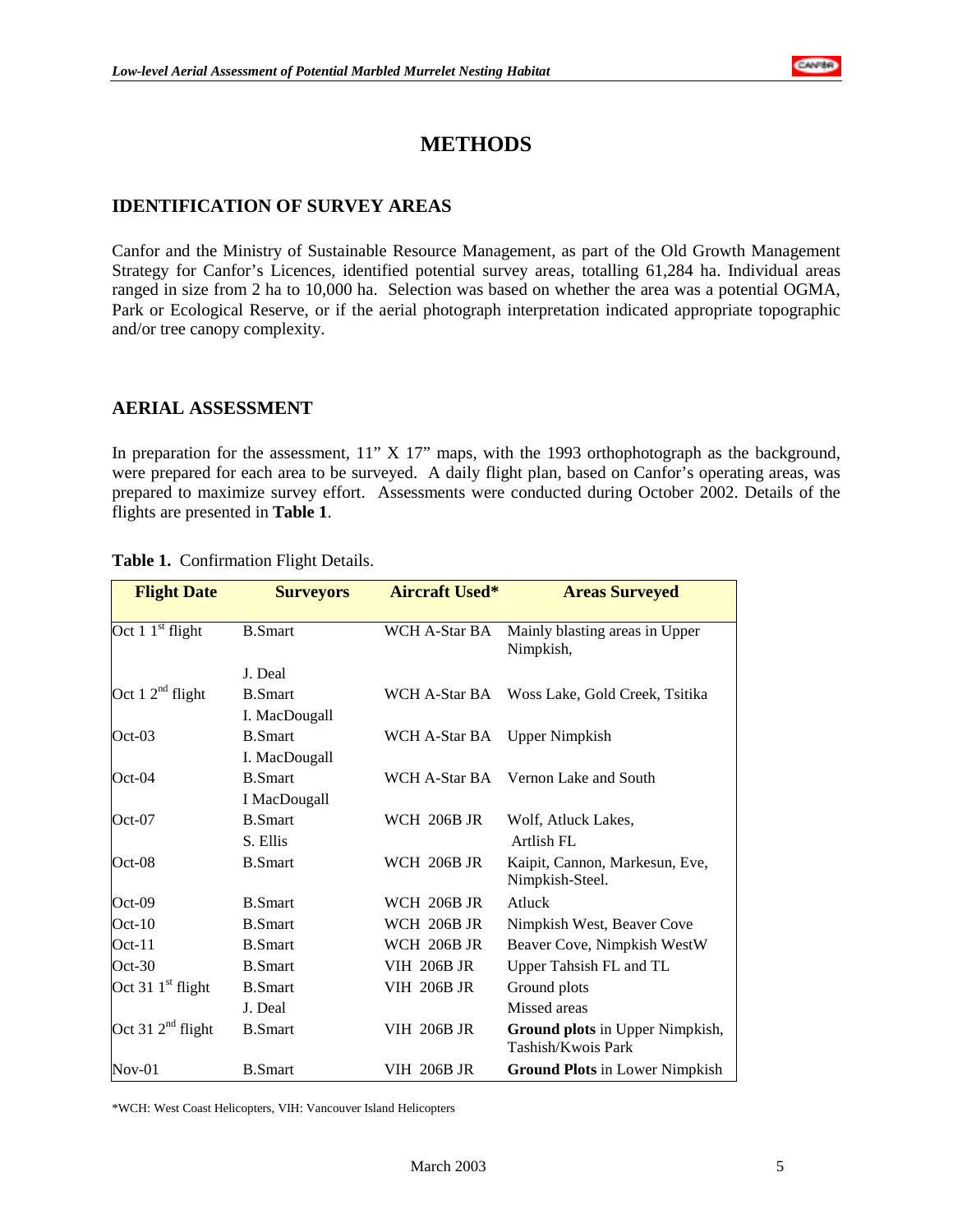

The surveyor in the front seat navigated, identified candidate stands and surveyed stands for attributes while the person in the rear seat surveyed stand attributes and mapped results onto the orthophotographs. During flights with one person, the navigating, stand identification, surveying and mapping was done from the front seat.

Assessment areas were surveyed to verify presence of suitable nesting (mossy) platforms, suitable age class and stand structure. Marbled Murrelet nesting habitat quality was delineated, on a scale of 1-5, within each of the polygons (**Table 2**, **Figures 2-6**). These maps were later digitized using ArcView 3.2.

Tahsish-Kwois Park, adjacent to Englewood's Timber Licence T0716 and FLA19233, was surveyed differently than other parks and potential MAMU areas. The park is very large (10,915 ha) and most of the area is potentially suitable MAMU habitat. To make the habitat identification process more cost effective a number of stands, representative of the park's aspects, elevation, stand types as well as complete spatial distribution, were selected for the confirmation flight. The results of the confirmation flight were then extrapolated to qualify other stands using aerial photograph analysis.

| <b>Nesting</b><br><b>Habitat Class</b> | <b>Description</b>                                                                                                                                                                                |
|----------------------------------------|---------------------------------------------------------------------------------------------------------------------------------------------------------------------------------------------------|
| 1, very high                           | All favourable MAMU habitat attributes present in abundance.                                                                                                                                      |
| 2, high                                | All favourable attributes present to varying degrees. Many suitable mossy platforms easily<br>visible, good stand structure.                                                                      |
| 3, moderate                            | Most favourable attributes present, in varying degrees. Moderate number of suitable mossy<br>platforms, numerous mossy platforms still fairly easy to spot.                                       |
| 4, low                                 | Some favourable attributes present. Suitable mossy platforms sparse, occasional mossy<br>platforms visible.                                                                                       |
| $5$ , nil                              | Few favourable attributes present, no suitable mossy platforms observed. Although<br>attributes may be present, there are not enough to be selected as suitable for MAMU habitat<br>conservation. |

**Table 2**. Marbled Murrelet nesting habitat quality class description.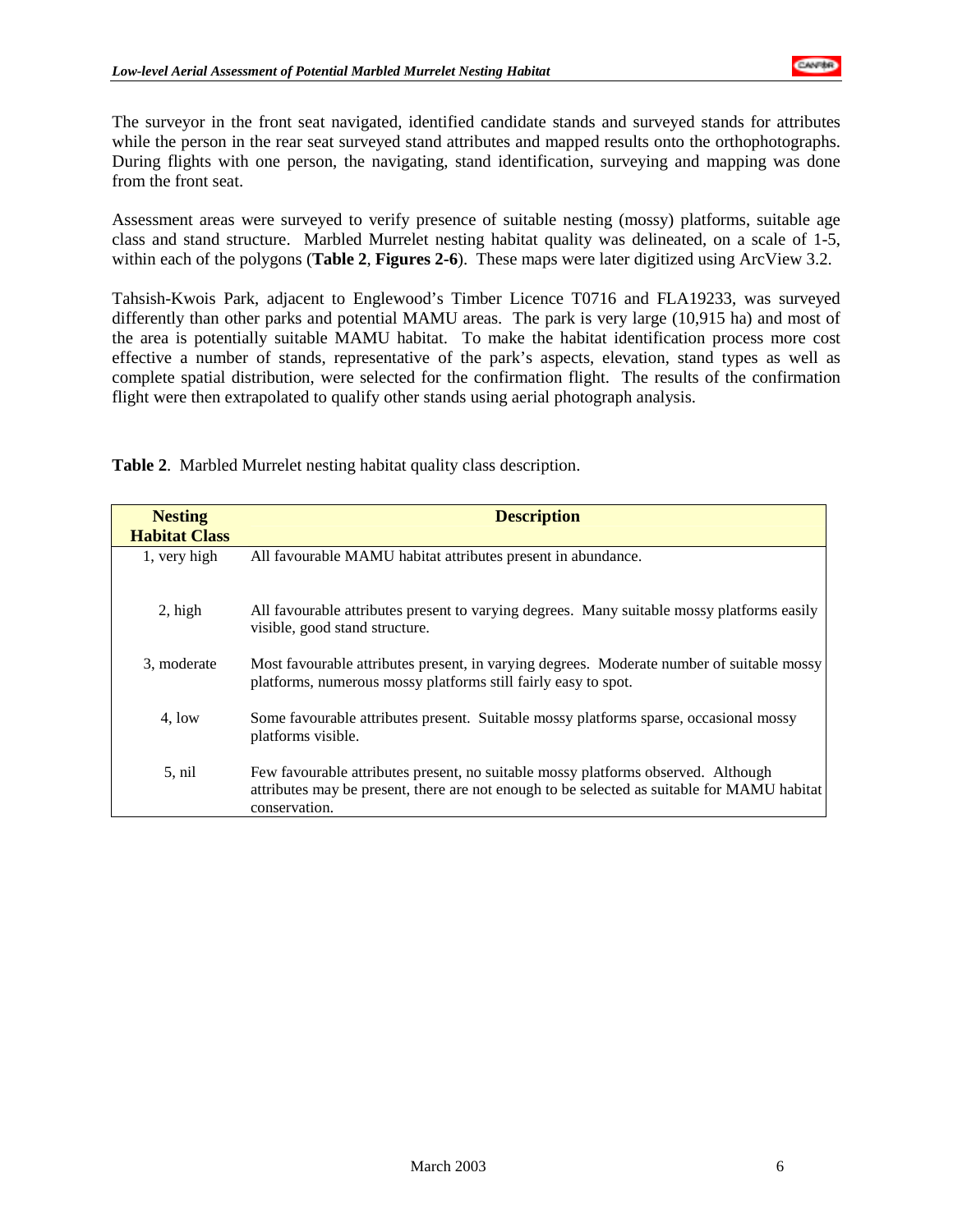



**Figure 2.** Photograph of Class 1 (Very High Potential) Marbled Murrelet nesting habitat.



**Figure 3.** Photograph of Class 2 (High Potential) Marbled Murrelet nesting habitat.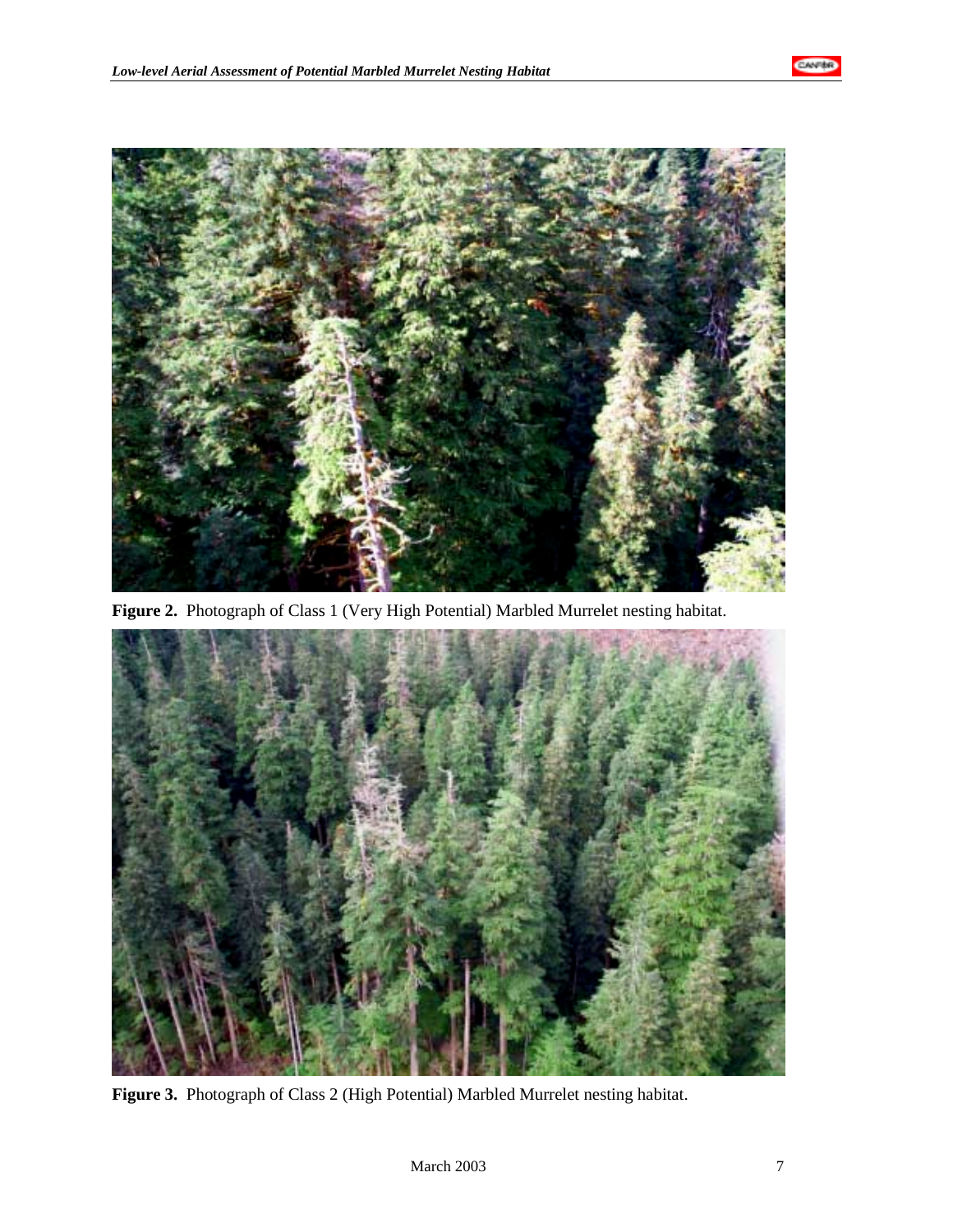



**Figure 4.** Photograph of Class 3 (Moderate Potential) Marbled Murrelet nesting habitat.



**Figure 5.** Photograph of Class 4 (Low Potential) Marbled Murrelet nesting habitat.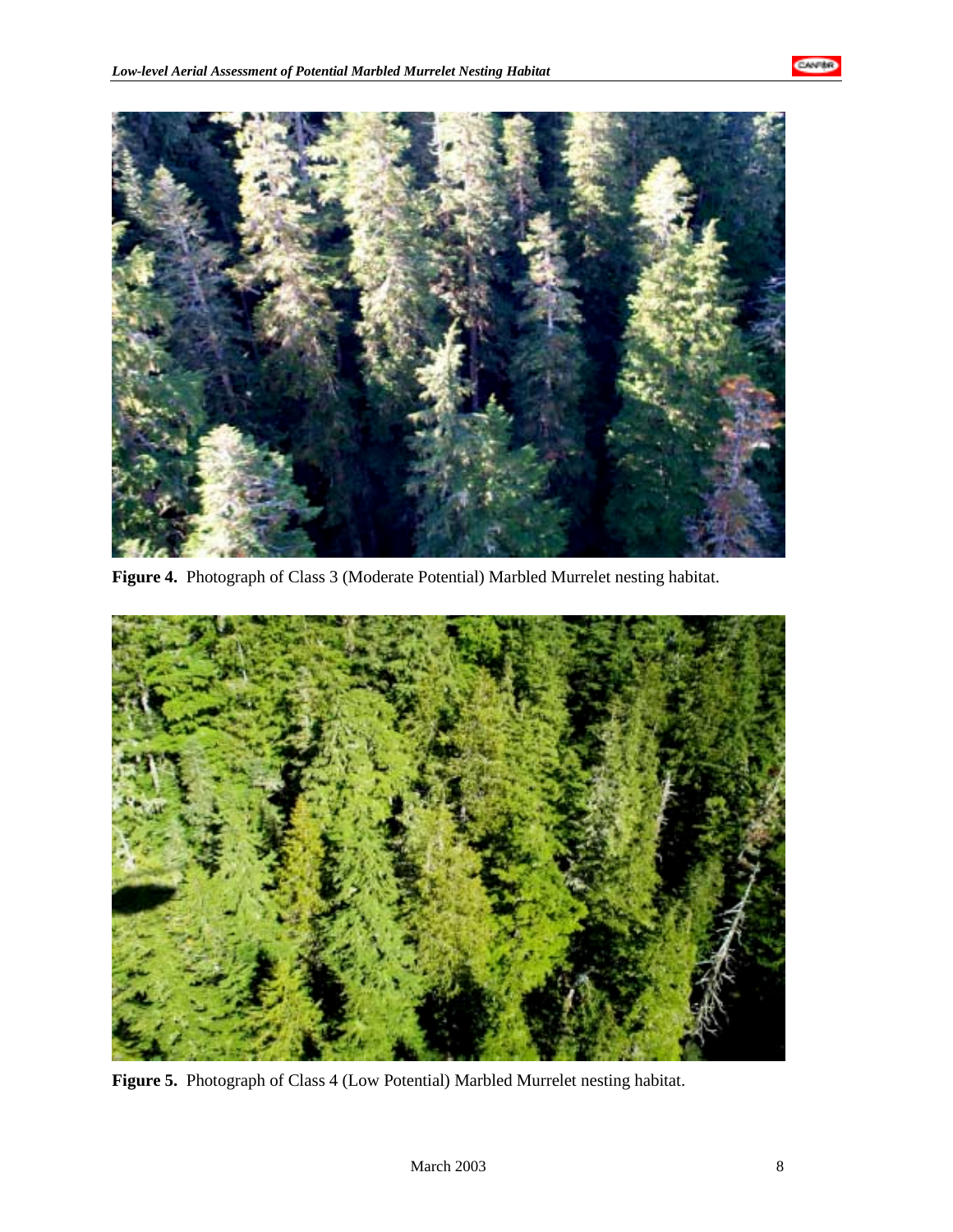



**Figure 6.** Photograph of Class 5 (Nil Potential) Marbled Murrelet nesting habitat.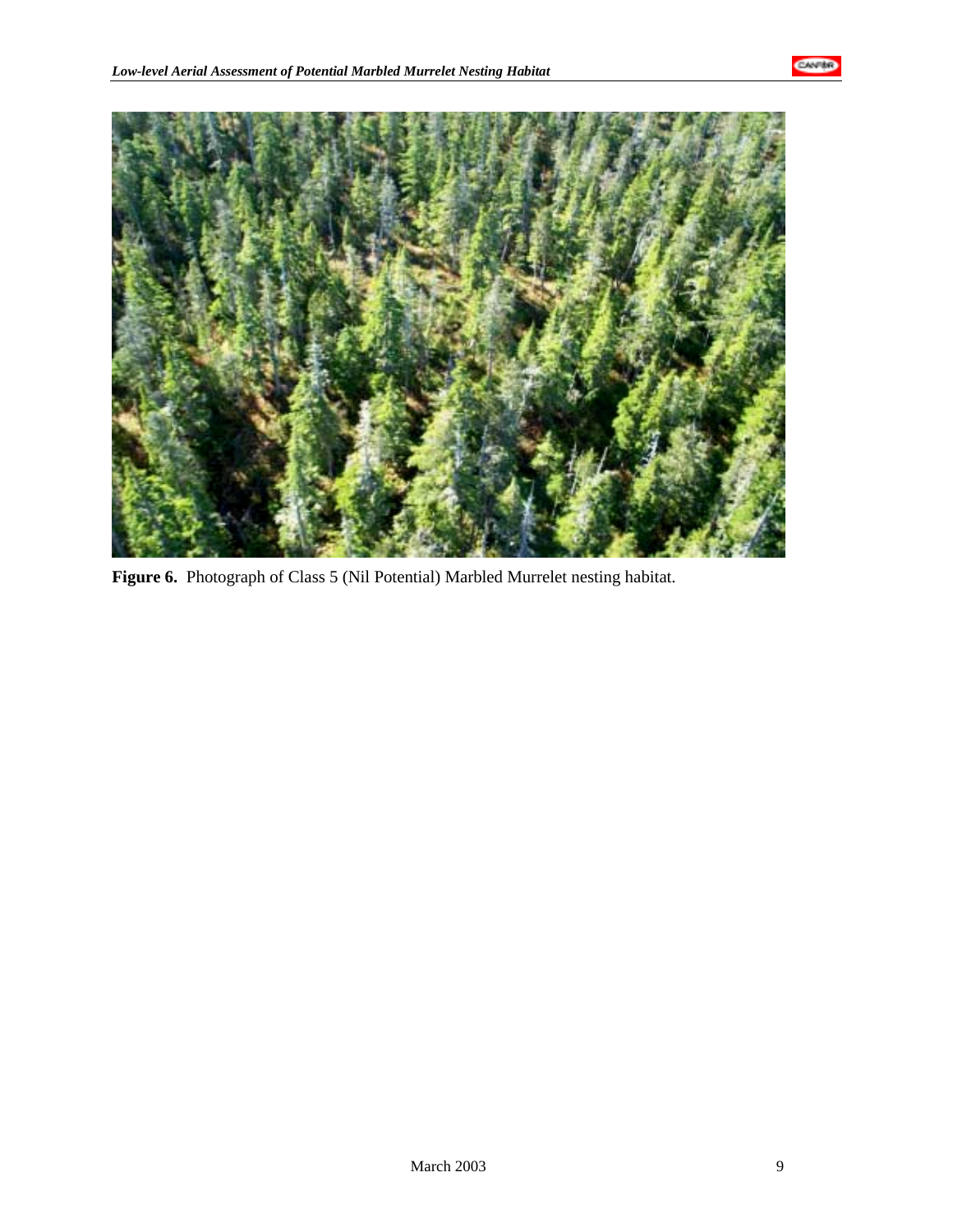

# **RESULTS AND DISCUSSION**

### **GENERAL OBSERVATIONS**

#### *Ungulate Winter Range*

Over 6,200 ha of ungulate winter range (UWR) have been identified in TFL 37 (Deal 2001). There are 79 ranges varying in size from 17.4 ha to 284.1 ha. They are considered fully constrained since harvest opportunities are unlikely. UWR's were assessed for MAMU nesting habitat quality since they comprise the majority of the moderate size (50-200 ha) old growth patches in TFL 37. Deer winter ranges are found on steep southerly slopes while elk winter ranges are found on the valley bottoms.

Nearly 50% of the deer winter range area had potential for Marbled Murrelet nesting habitat (**Table 3**). Differences were observed depending on location with respect to the main Nimpkish Valley. The deer winter ranges along the Nimpkish River did not possess suitable MAMU habitat structure. The canopies tended to be more even (low canopy complexity) and very few nesting platforms were observed. This may be explained by the natural disturbance history (more frequent wildfire), exposure to wind, high exposure to solar radiation, and/or lack of topographic shading. In general, deer winter ranges within subdrainages of the Nimpkish had low to moderate nesting potential on the lower slopes. This may be a factor of wind disturbance.

Elk winter ranges generally provided very good nesting habitat (**Table 3**). They are commonly on gentle slopes, where shading from adjacent crowns may influence mossy platform development.

**Table 3.** Summary of Marbled Murrelet nesting habitat potential in ungulate (deer and elk) winter ranges in TFL 37.

| <b>Nesting Habitat</b> | <b>Deer Winter</b> | <b>Elk Winter</b> |
|------------------------|--------------------|-------------------|
| <b>Class</b>           | Range (ha)         | Range (ha)        |
| Very High              | 2.8                | 267.7             |
| High                   | 415.1              | 309.8             |
| Moderate               | 928.6              | 64.8              |
| Low                    | 429.1              | 0.0               |
| Nil                    | 2,851.6            | 187.0             |
|                        |                    |                   |
| otal                   | 4.627.2            | 829.3             |

### *Elevation Limits*

The upper elevation limit of mossy platforms was generally between 800 m and 850 m elevation, but mossy platforms were observed up to 1000 m in a few gullies. Increased snow loading may be one factor limiting development of mossy pads at these elevations.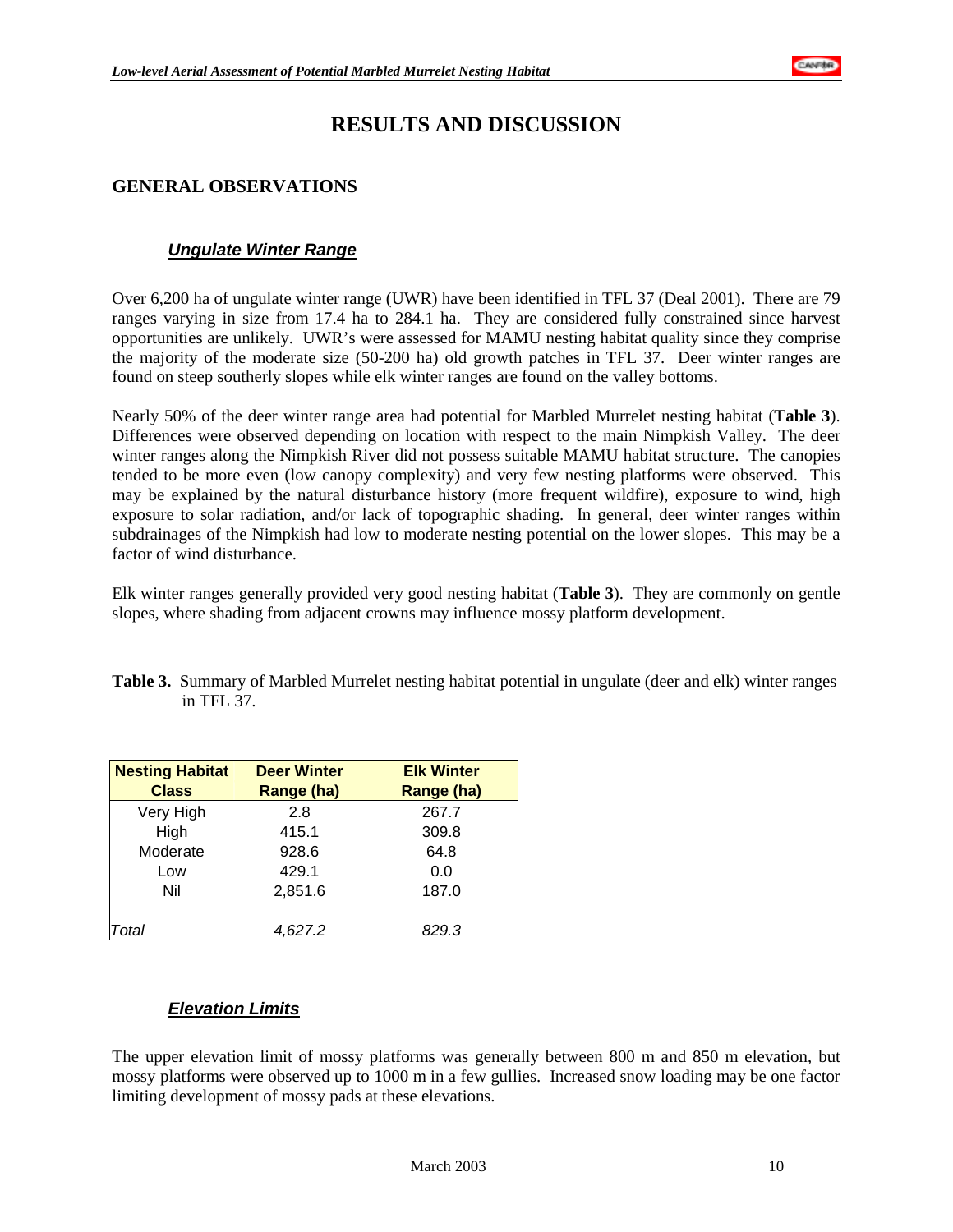

**Table 4** illustrates a higher proportion of "Low" and "Nil" habitat classes in the CWHvm2 and MHmm1. This reflects the patchiness of the potential nesting habitat within these higher elevation BEC zones. Eighty-one percent of the very high and 50% of the high is within the CWHvm1.

**Table 4.** Percent of area surveyed for potential MAMU nesting habitat by biogeoclimatic ecosystem classification (BEC) unit (Summarized by nesting habitat class).

|                    | <b>Nesting Habitat Class</b> |             |                 |      |            |
|--------------------|------------------------------|-------------|-----------------|------|------------|
| <b>BEC Unit</b>    | <b>Very High</b>             | <b>High</b> | <b>Moderate</b> | Low  | <b>Nil</b> |
| CWHxm2             | 0%                           | 3%          | 4%              | 6%   | 8%         |
| CWHmm1             | 17%                          | 9%          | 2%              | 0%   | 2%         |
| CWH <sub>vm1</sub> | 81%                          | 50%         | 30%             | 17%  | 19%        |
| CWH <sub>vm2</sub> | 1%                           | 32%         | 48%             | 38%  | 25%        |
| MHmm1              | 0%                           | 6%          | 15%             | 37%  | 40%        |
| <b>MHmmp</b>       | 0%                           | 0%          | $0\%$           | 1%   | 5%         |
| Total              | 100%                         | 100%        | 100%            | 100% | 99%        |

**Table 5** displays similar information to Table 4, but the data are summarized by BEC unit. Approximately 64% of the area surveyed in CWHxm2 was classified as "Nil". CWHxm2 is a dry ecosystem with more frequent fire return intervals than the CWHvm1. In addition, nearly 69% of the MHmm1 and 94% of the MHmmp that was surveyed did not provide suitable nesting attributes.

**Table 5.** Percent of area surveyed for potential MAMU nesting habitat by nesting habitat class (Summarized by BEC unit).

|                    | <b>Nesting Habitat Class</b> |             |                 |       |       |              |
|--------------------|------------------------------|-------------|-----------------|-------|-------|--------------|
| <b>BEC</b>         | <b>Very High</b>             | <b>High</b> | <b>Moderate</b> | Low   | Nil   | <b>Total</b> |
| CWHxm2             | 0.1%                         | 8.9%        | 14.0%           | 12.6% | 64.3% | 100%         |
| CWHmm1             | 8.5%                         | 46.4%       | 15.4%           | 1.7%  | 28.0% | 100%         |
| CWH <sub>vm1</sub> | 5.0%                         | 30.4%       | 23.7%           | 7.1%  | 33.7% | 100%         |
| CWH <sub>vm2</sub> | 0.1%                         | 16.6%       | 32.6%           | 13.4% | 37.3% | 100%         |
| MHmm1              | 0.0%                         | 3.7%        | 12.0%           | 15.3% | 68.9% | 100%         |
| <b>MHmmp</b>       | $0.0\%$                      | 0.4%        | 2.5%            | 2.9%  | 94.2% | 100%         |

Near the upper elevation limit, mossy platforms were generally observed in yellow-cedar trees, while adjacent hemlock or amabilis fir did not have mossy platforms.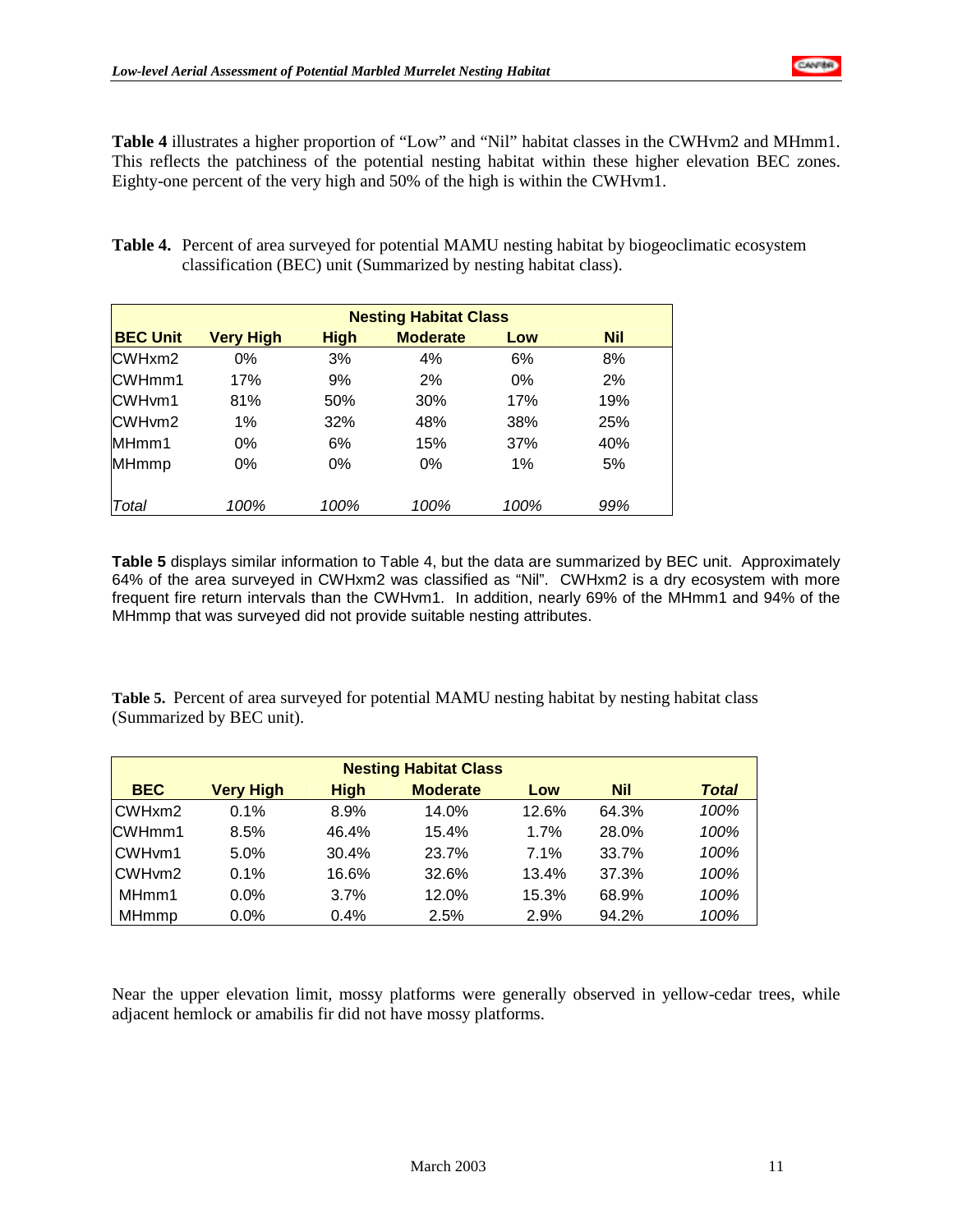

#### *Topographic Diversity*

It was observed that drainages with abrupt changes in direction, i.e. North-South to East-West (90<sup>°</sup> turn) generally have better MAMU nesting habitat attributes than a drainage with gradual changes in direction. This may be related to wind strength since there is less distance available to build up wind speed.

Topographic diversity along a hillside appears to influence MAMU nesting habitat quality and may also provide a visual queue to help the MAMU locate the nest tree. Slopes with a high density of gullies seem to provide good quality potential nesting habitat. Gullies can provide areas of topographic shading on otherwise exposed slopes, easy access for MAMU's into the canopy, and shelter from hot summer winds that may desiccate arboreal moss. A gully is an area containing a stream where the overall stream gradient is  $> 25\%$  and a reach of that stream,  $>100$ m long, has: (i0 a sidewall  $>3$ m, (ii)a side slope  $>50\%$ and (iii) a stream channel gradient >20% (BC Operational and Site Planning Regulation, Section 1).

#### *Topographic Shading*

Areas that are shaded by adjacent mountains during the summer months tend to provide better quality habitat than areas exposed to the sun. For example, a northerly slope tends to be higher quality than a southerly slope. As mentioned above, topographic shading also occurs on a smaller scale within gullies. Topographic shading may be an important factor in moss development in order to prevent or minimize desiccation from hot summer temperatures.

#### **LOW-LEVEL AERIAL ASSESSMENT**

A total of 59,190 ha were surveyed during 60 hours of flying. **Table 6** summarizes the area of each habitat class. Nearly 40% of the surveyed area was classified as having no potential as MAMU nesting habitat. Much of this occurred at elevations above 800m. Twenty-five percent of the area surveyed was classified as high or very high.

**Figure 7** illustrates the spatial distribution of the areas surveyed and the MAMU nesting habitat class of each area. Provincial Parks and Ecological Reserves (shown with a yellow outline on the map) were found to consist of large tracts of 'Very High' and 'High' potential nesting habitat (shown in dark red and red on the map).

**Table 6.** Area classified for potential MAMU nesting habitat, by habitat class.

| <b>MAMU Nesting</b>  | Area   |
|----------------------|--------|
| <b>Habitat Class</b> | (ha)   |
| Very High            | 2,594  |
| High                 | 11,939 |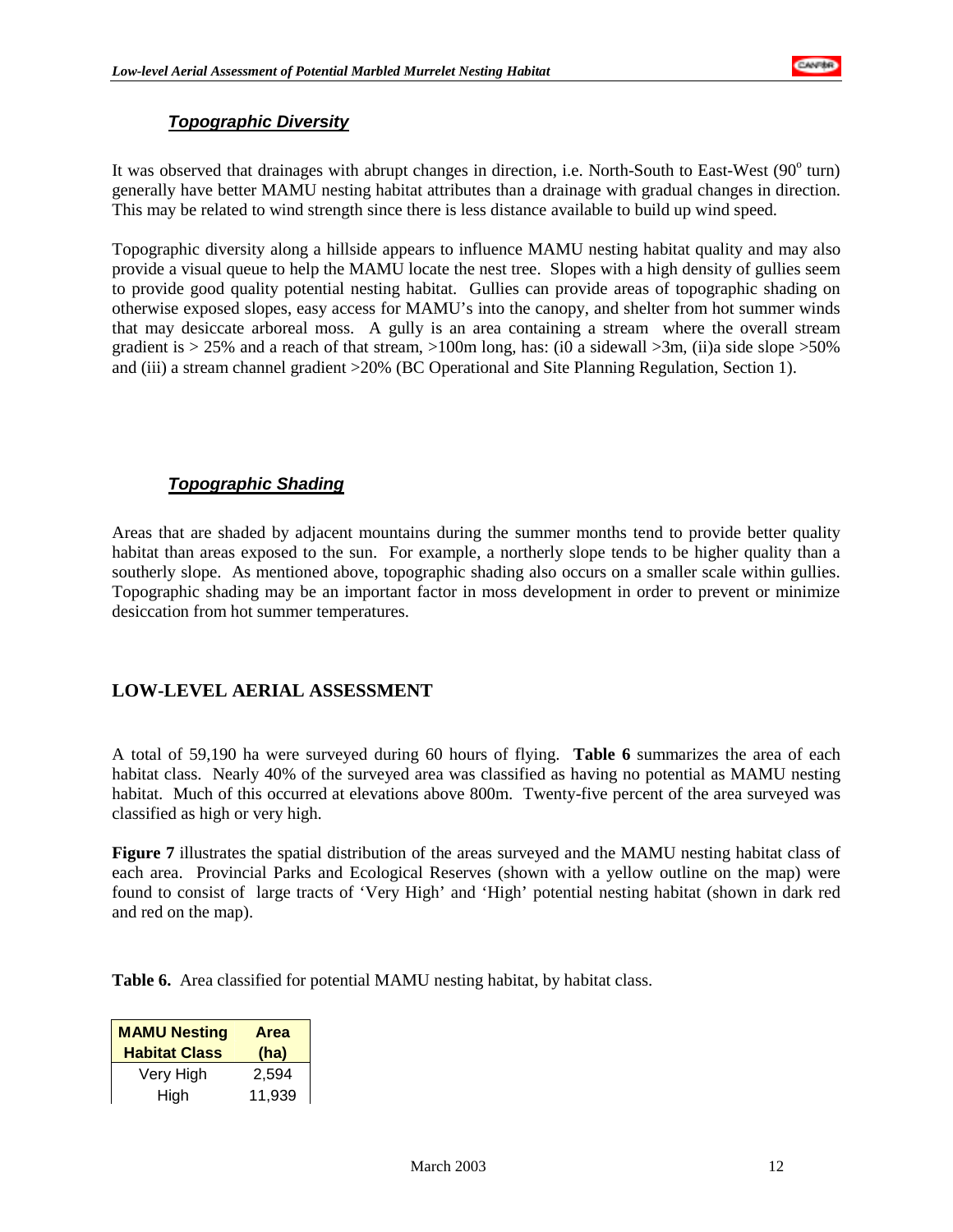

| Moderate | 14,201 |
|----------|--------|
| Low      | 7,249  |
| Nil      | 23,207 |
|          |        |
| Total    | 59.190 |



**Figure 7.** Potential MAMU habitat, by habitat class, within surveyed areas of TFL 37, FLA19233, and T0716.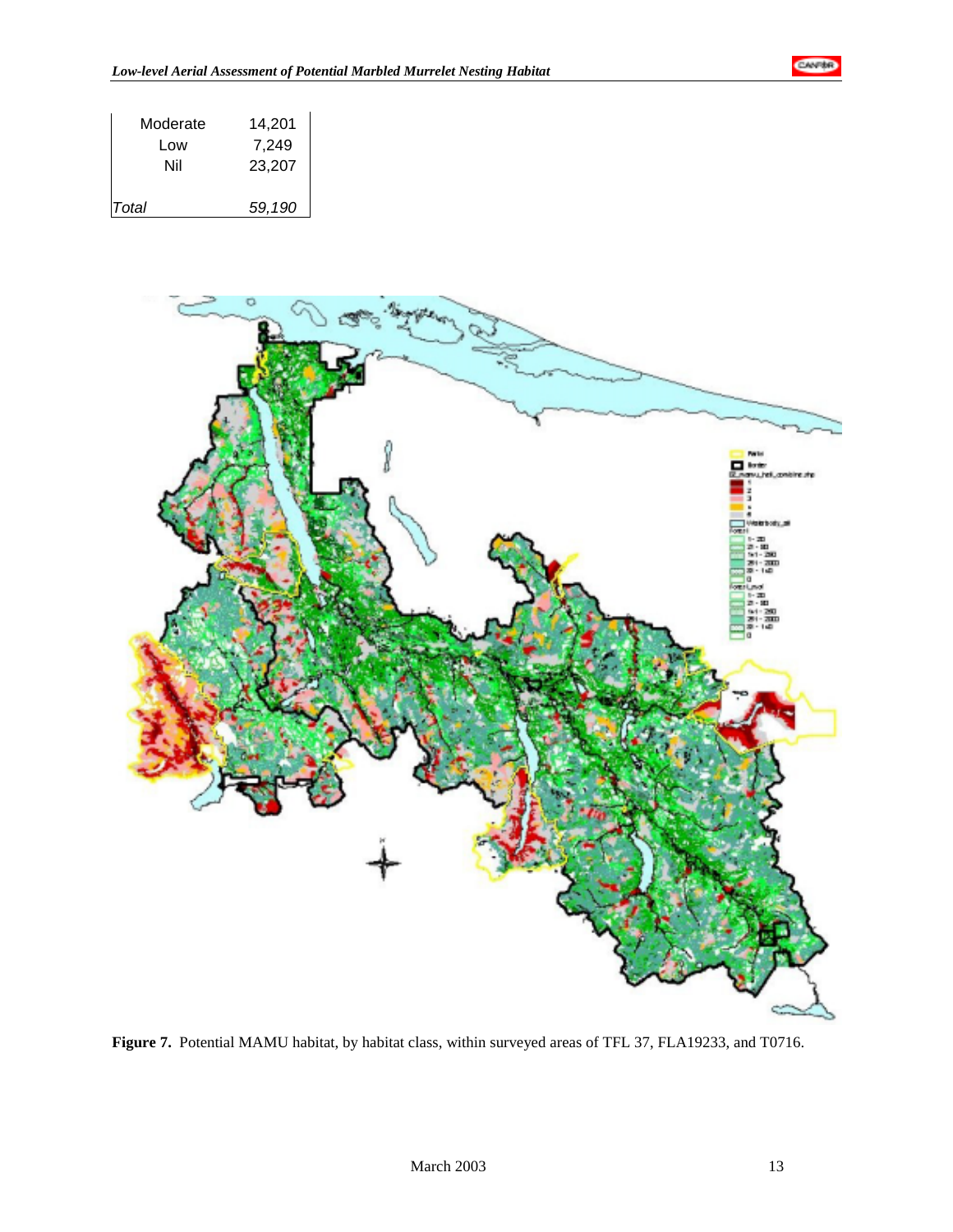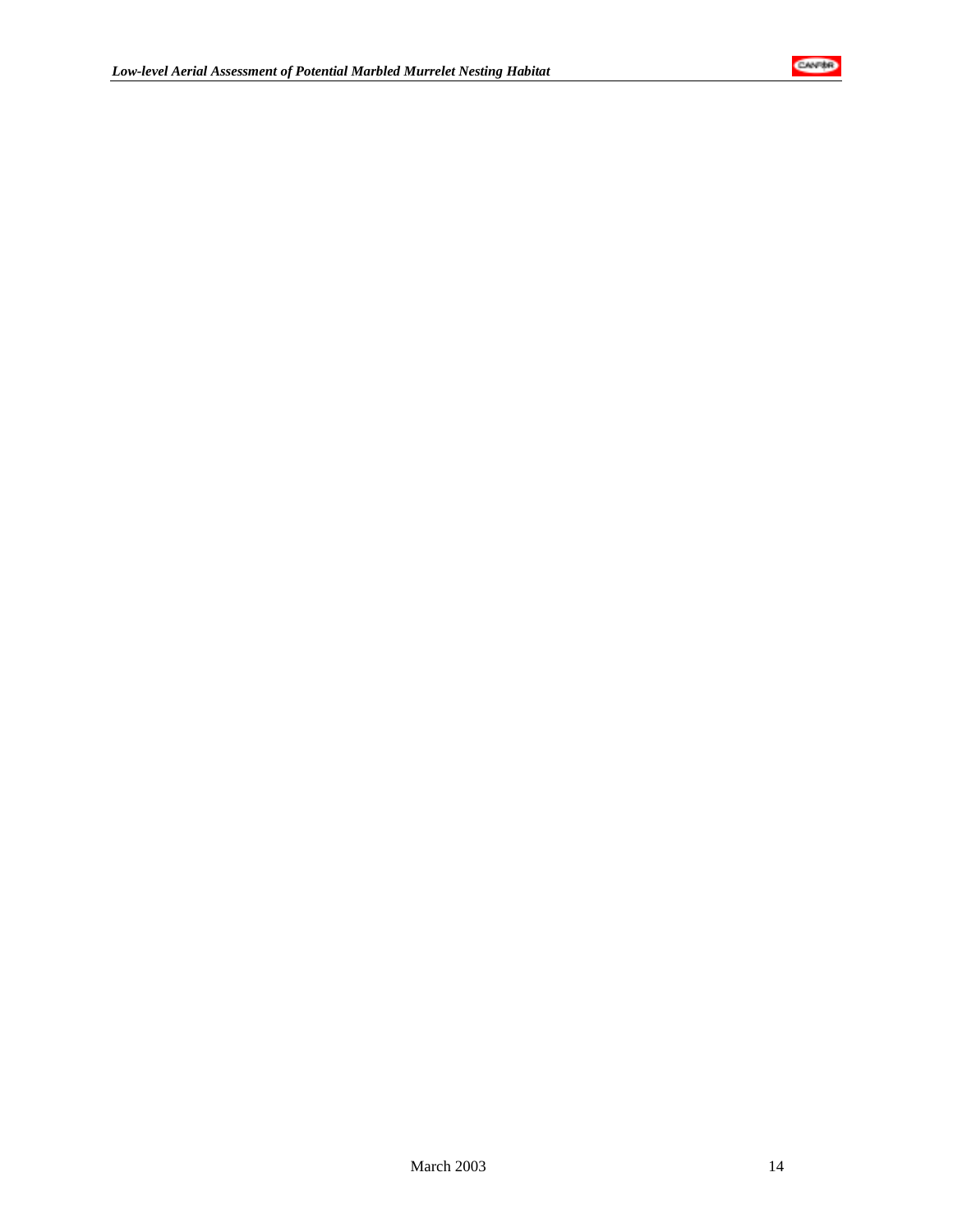

# **CONCLUSIONS**

Based on the results, the following conclusions can be drawn:

- (i) Potential Marbled Murrelet nesting habitat is more sporadic at higher elevations (CWHvm2 and MHmm1), and
- (ii) Provincial Parks and Ecological Reserves within and adjacent to Canfor's Englewood Operations provide a high proportion of potential high quality Marbled Murrelet nesting habitat.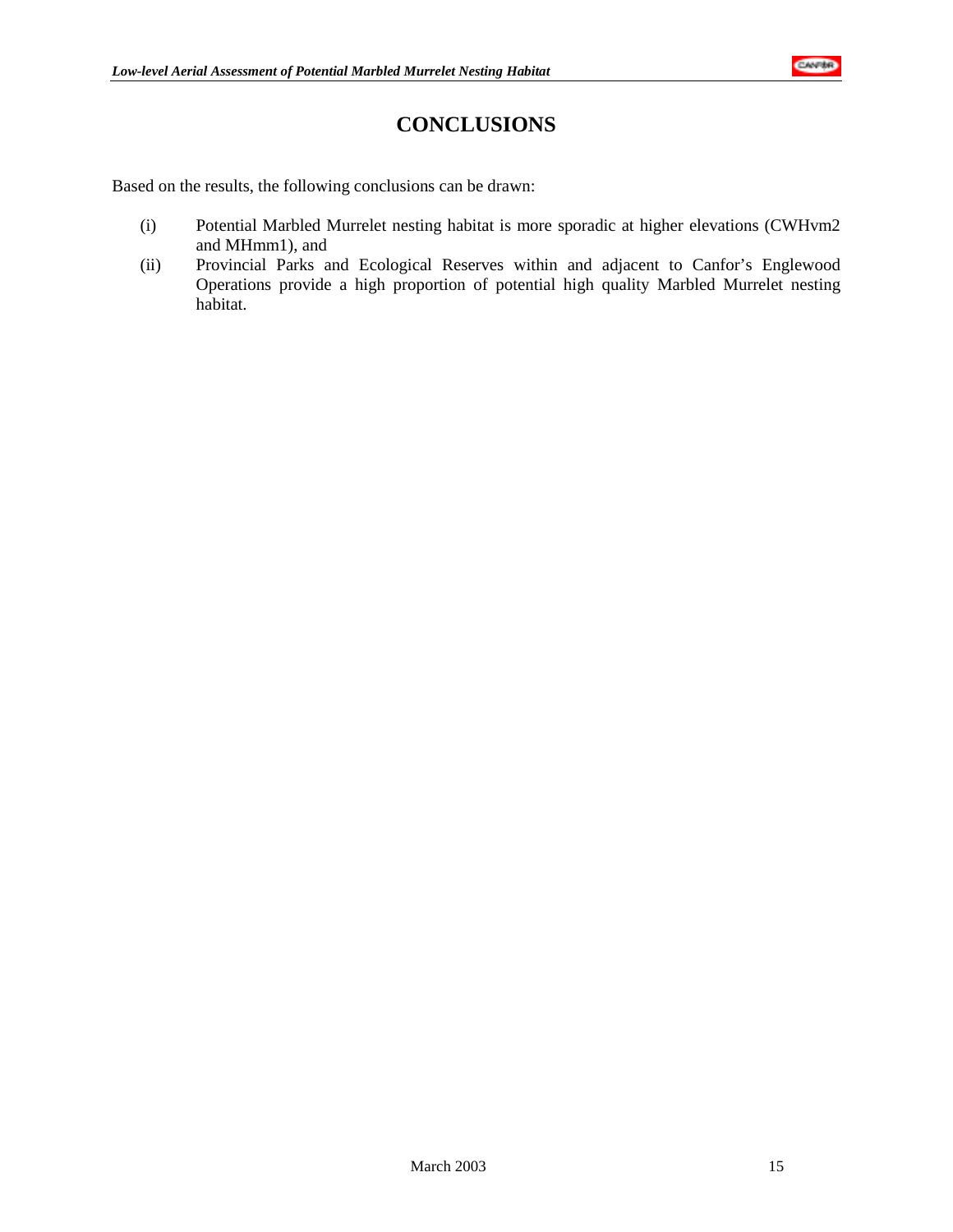

# **RECOMMENDATIONS**

Based on the results the following is recommended:

- (i) Implement Phase 2 in 2003/04 to complete classification of remaining old growth on the TFL, and
- (ii) Maximize the use of aerial photograph interpretation to reduce the costs.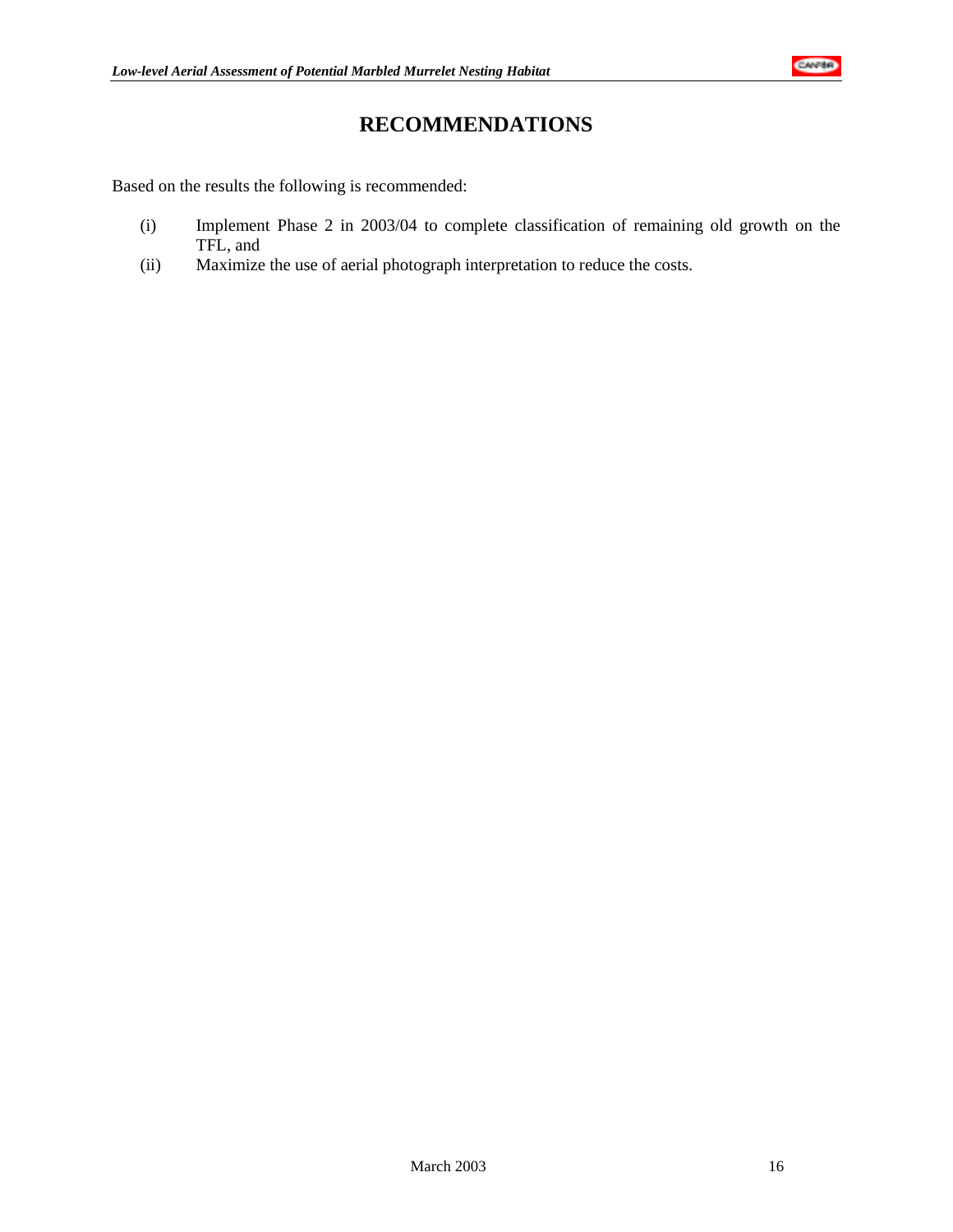

### **LITERATURE CITED**

- Bahn, V., and D. Newsom. 2002. Habitat suitability mapping for Marbled Murrelets in Clayoquot Sound. Pages 101-119, *In*: A. E. Burger and T. A. Chatwin [editors]. Multi-scale studies of populations, distribution and habitat associations of Marbled Murrelets in Clayoquot Sound, British Columbia. BC Ministry of Water, Land and Air Protection, Victoria.
- BC Ministry of Environment and BC Ministry of Forests. 1995. Forest Practices Code of British Columbia: Biodiversity Guidebook. September 1995.
- BC Ministry of Environment, Lands and Parks and BC Ministry of Forests. 1999. Managing identified wildlife: procedures and measures, volume 1. Victoria.
- Burger, A. E. 2002. Conservation assessment of Marbled Murrelets in British Columbia: a review of the biology, populations, habitat associations, and conservation. Prepared for: Canadian Wildlife Service, Delta, BC, BC Ministry of Forests and BC Ministry of Water, Land and Air Protection, Victoria.
- Canadian Standards Association. 1996. CAN/CAS-Z809-96. A sustainable forest management system: specifications document. Etobicoke, Ontario; Canadian Standards Association. 12 pp.
- Campbell, R. W., N. K. Dawe, I. McTaggart-Cowan, J. M. Cooper, G. W. Kaiser and C. E. McNall eds. 1990. The Birds of British Columbia. Vol. I. Nonpasserines; Introduction, Loons through Waterfowl. Royal British Columbia Museum. Victoria, B.C. 514 pp.
- Fraser, D. F., W. L. Harper, S. G. Cannings, and J. M. Cooper. 1999. Rare birds of British Columbia. BC Ministry of Environment, Lands and Parks, Victoria.
- Deal, J.A. 2001. TFL 37 ungulate winter range plan. Prepared for Canadian Forest Products Ltd. Woss, BC. 437 pp.
- Deal, J.A. and E.T. Manning. 2002. Sustainable Forest Management Plan: Canadian Forest Products Ltd. – Englewood DFA. Prepared for Canadian Forest Products Ltd. Woss, BC. 176 pp.
- Green, R. N. and K. Klinka. 1994. A field guide to site identification and interpretation for the Vancouver forest region. Ministry of Forests, Research Program, Victoria. 285 pp.
- Manley, I. A. 1999. Behaviour and habitat selection of Marbled Murrelets nesting on the Sunshine Coast. M.Sc. Thesis, Simon Fraser University, Burnaby, BC.
- Nelson, S. K. 1997. Marbled Murrelet *Brachyramphus marmoratus*. *In*: A. Poole and F. Gill [editors]. The Birds of North America, No. 276. Academy of Natural Sciences, Philadelphia, PA, and American Ornithologists' Union, Washington, DC.
- Pojar, J., K. Klinka and D. A. Demarchi. 1991a. Chapter 6: Coastal Western Hemlock Zone. Pp. 113–124. *In* Meidinger, D. and J. Pojar eds. Ecosystems of British Columbia. Research Branch, Ministry of Forests, Victoria.